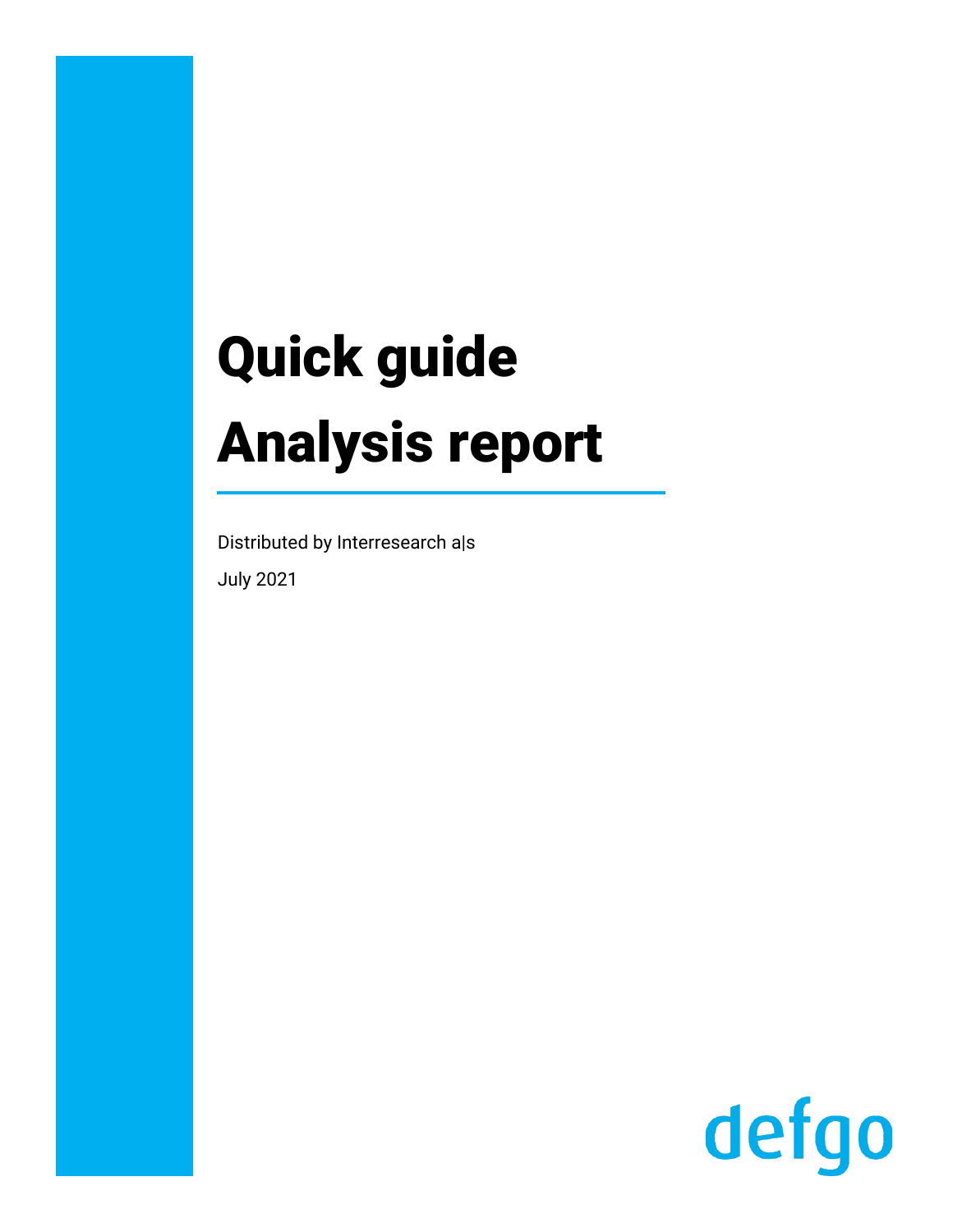## Contents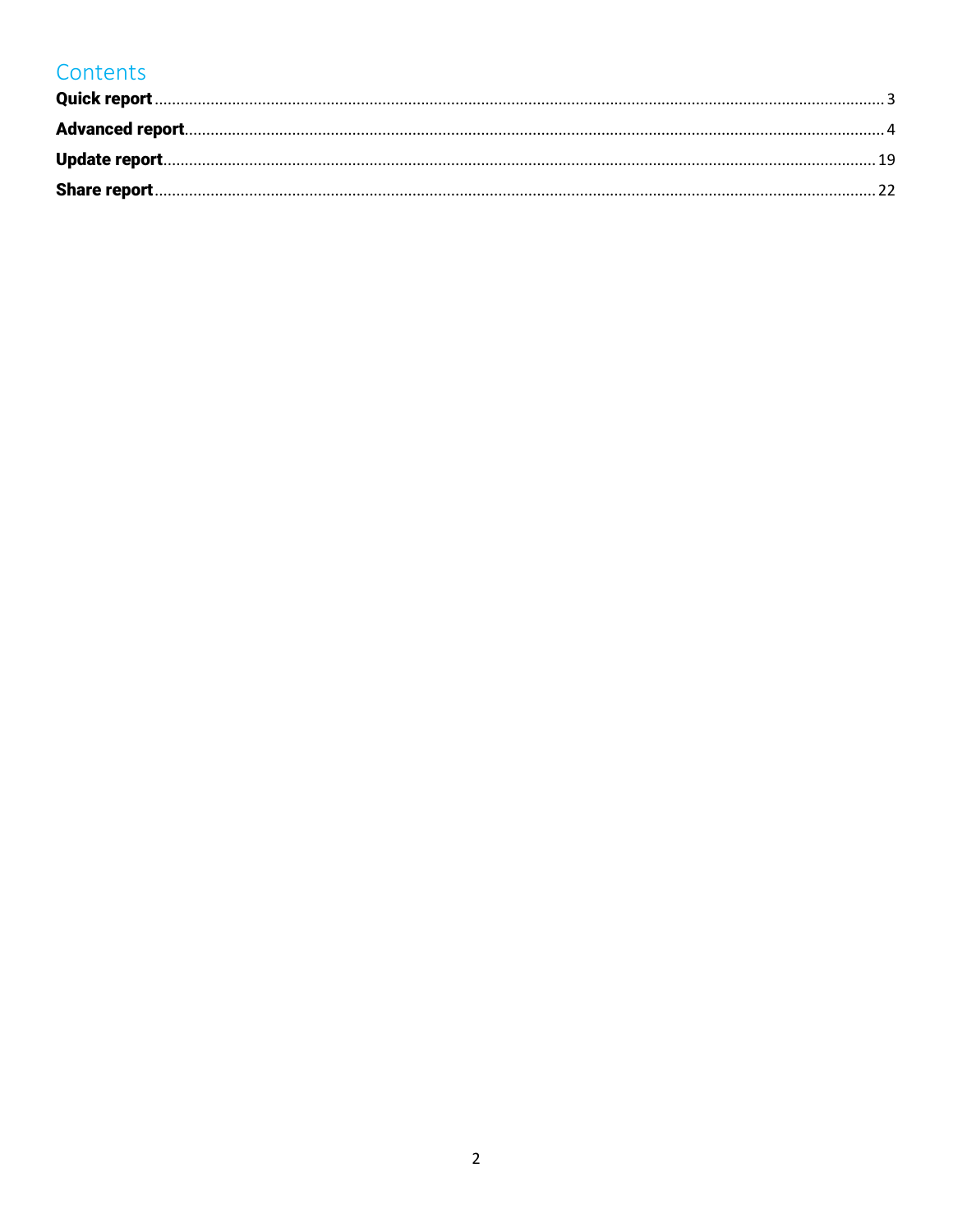## <span id="page-2-0"></span>Quick report

1. To get a quick overview of incoming respondent answers, you can create a report with default settings with no more three clicks. Click on your survey and select **Add quick report.**



2. The report is outputted in Excel. Click on the report and select **Open**



3. The standard report contains front page, status text, tables and graphs (horizontal bars) for all questions, designed with defgo's colors and logo.

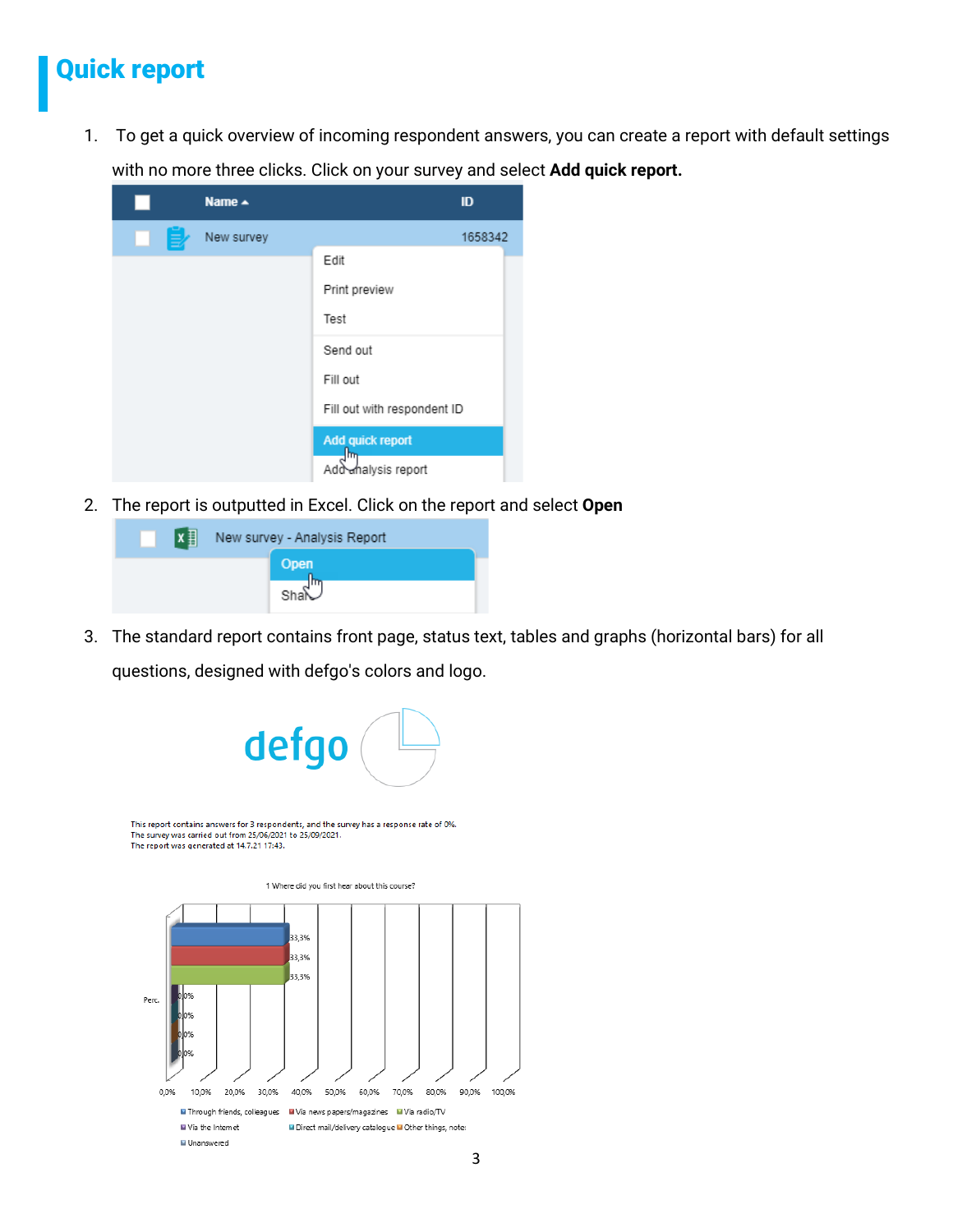## <span id="page-3-0"></span>Advanced report

1. To create an advanced report with special settings, click on the survey and select **Add analysis report.**

|   | Name $\triangle$ |                             |
|---|------------------|-----------------------------|
| ≣ | New survey       |                             |
|   |                  | Edit                        |
|   |                  | Print preview               |
|   |                  | Test                        |
|   |                  | Send out                    |
|   |                  | Fill out                    |
|   |                  | Fill out with respondent ID |
|   |                  | Add quick report            |
|   |                  | Add analysis report         |
|   |                  | Answers                     |

2. Or click Analyse icon in the top menu. Then select the survey for which you are creating a report.

| <b>Add survey</b>        | Send out | <b>Analyse</b><br>Ш<br>յհղ |        |
|--------------------------|----------|----------------------------|--------|
| Analyse                  |          |                            |        |
|                          |          |                            |        |
| Choose survey            |          |                            |        |
| Choose folder            |          |                            |        |
| Analysis module          |          |                            | ◡      |
| Surveys                  |          |                            |        |
| New survey (id: 1658342) |          |                            | A      |
|                          | վայ      |                            |        |
|                          |          |                            |        |
|                          |          |                            |        |
|                          |          |                            |        |
|                          |          |                            |        |
|                          |          |                            |        |
|                          |          |                            |        |
|                          |          |                            |        |
| Help                     |          | OK                         | Cancel |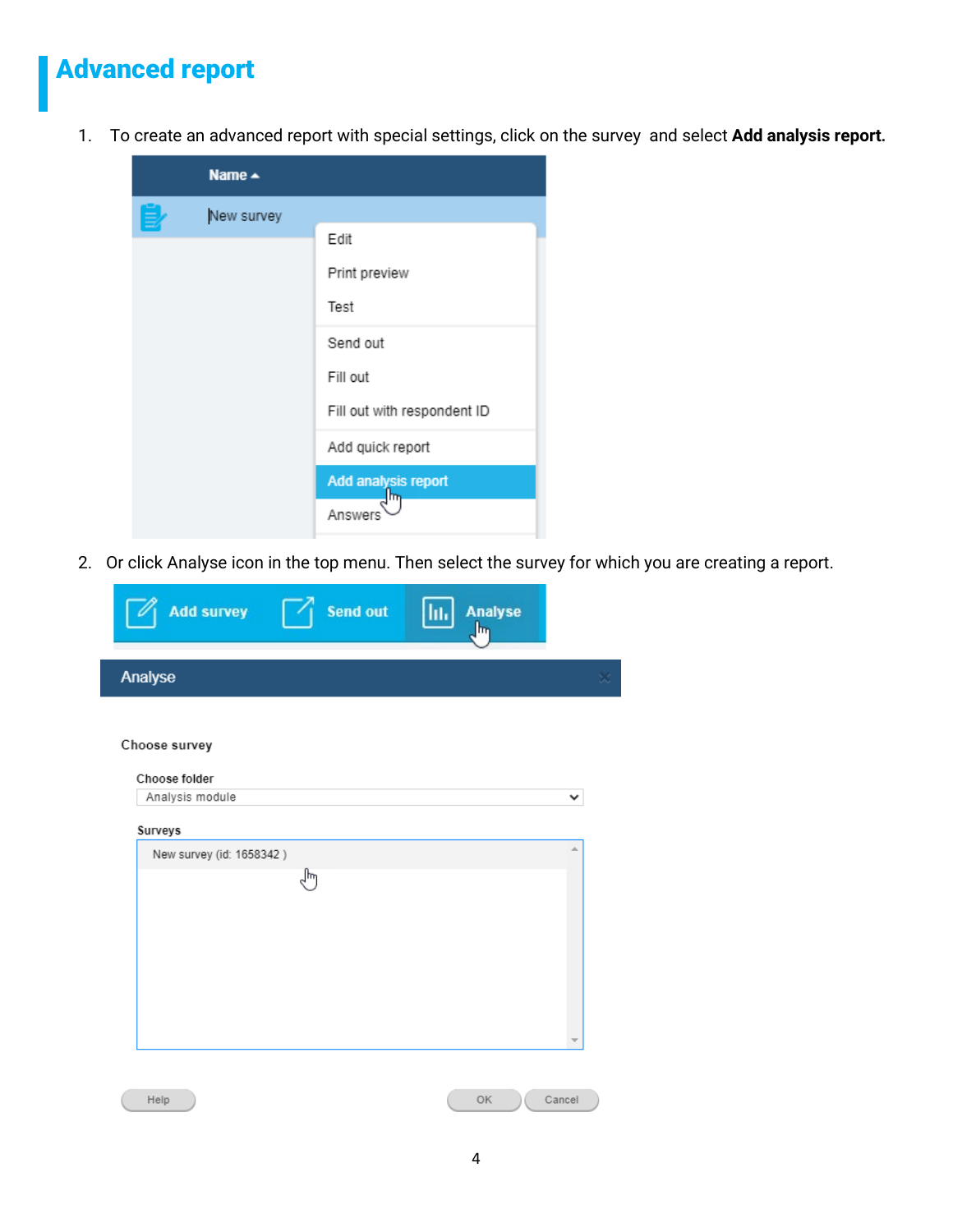- 3. You will then come to analysis wizard with 5 tabs.
- 4. **a.** In the first tab **Content** you decide which questions you want to include in the report, how the questions should be displayed and the order of them.

When you open **Content** for the first time, the list is filled in by default with tables and graphs for each question, as well as introduction text with background data.

| <b>New survey - Analysis Report</b>                 |                                                           |                                             |                                                                                                                        |                                           |  |  |  |
|-----------------------------------------------------|-----------------------------------------------------------|---------------------------------------------|------------------------------------------------------------------------------------------------------------------------|-------------------------------------------|--|--|--|
| <b>Content</b>                                      | <b>Settings</b>                                           | <b>Filter</b>                               | Page layout                                                                                                            | Output                                    |  |  |  |
| <b>Tables for all</b><br>国<br>Add one question<br>+ | Graphs for all<br>иó<br>Pie<br>e<br>+                     | <b>II</b> Column<br><b>Intro Text</b><br>ab | $\equiv$ Bar<br>+<br><b>Text</b><br>目                                                                                  | <b>Table</b><br>⊞<br>Picture<br>⊵<br>$^+$ |  |  |  |
| û<br>$\Box$<br>Remove                               | $\Box$<br>0<br>Edit<br>Copy<br>← Preview                  |                                             |                                                                                                                        |                                           |  |  |  |
| ab                                                  |                                                           |                                             | This report contains answers for [respondentsTotal] respondents, and the survey has a response rate of [responseRateTo | $\Box$ $\odot$                            |  |  |  |
|                                                     | 1. Where did you first hear about this course?            |                                             |                                                                                                                        | $\Box$                                    |  |  |  |
| ⊞                                                   | 1. Where did you first hear about this course?            |                                             |                                                                                                                        | 0<br>$\Box$ $\odot$                       |  |  |  |
|                                                     | 2. Please state your agreement about the statements below |                                             |                                                                                                                        | $\emptyset$ 0 0 0                         |  |  |  |
| 爾                                                   | 2. Please state your agreement about the statements below |                                             |                                                                                                                        | $\Box$ $\odot$                            |  |  |  |

#### **b.** In the top you can add elements by clicking the plus icon.

| EG Tables for all  | dig Graphs for all | <b>Ill</b> Column | <b>Bar</b><br>_  | Table<br>僵 |  |
|--------------------|--------------------|-------------------|------------------|------------|--|
| Q Add one question | <b>C</b> Pie       | ab Intro Text     | 目<br><b>Text</b> | Picture    |  |

You can edit multiple elements simultaneously, use the editing menu below the elements.

|  | Remove $   \oslash$ Edit $   \Box$ Copy $   \odot$ Preview |  |  |  |  |  |
|--|------------------------------------------------------------|--|--|--|--|--|
|  |                                                            |  |  |  |  |  |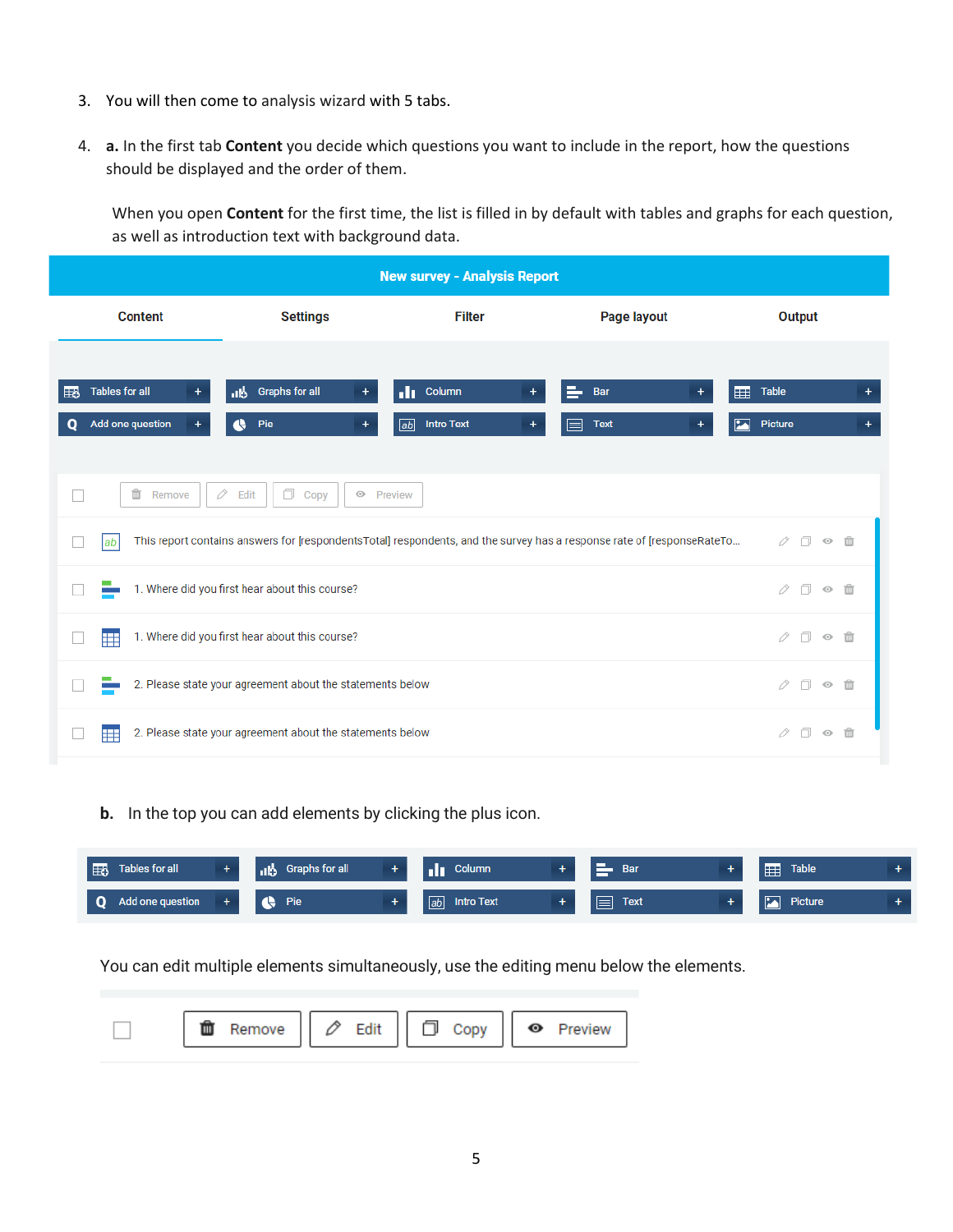#### **Elements menu:**

**Tables for all** lets you add tables for each question in the survey to the list of elements along with an introduction text with background data. If you do not need graphs in the report, select all items and remove them.



### After that add **All tables** instead.

| <b>Tables for all</b><br>眪                                                     |
|--------------------------------------------------------------------------------|
| $\oslash$ Edit<br>茴<br>Remove<br>Copy<br>⊙<br>Preview                          |
| This report contains answers for [respondentsTotal] respondents, and the<br>ab |
| 1. Where did you first hear about this course?                                 |
| 2. Please state your agreement about the statements below                      |

**Graphs for all** adds tables and graphs for each question to the list of elements.

**Column** will create a column chart based on the selected question.

**Bar** will create a bar chart based on the selected question.

**Table** will create a table based on the selected question.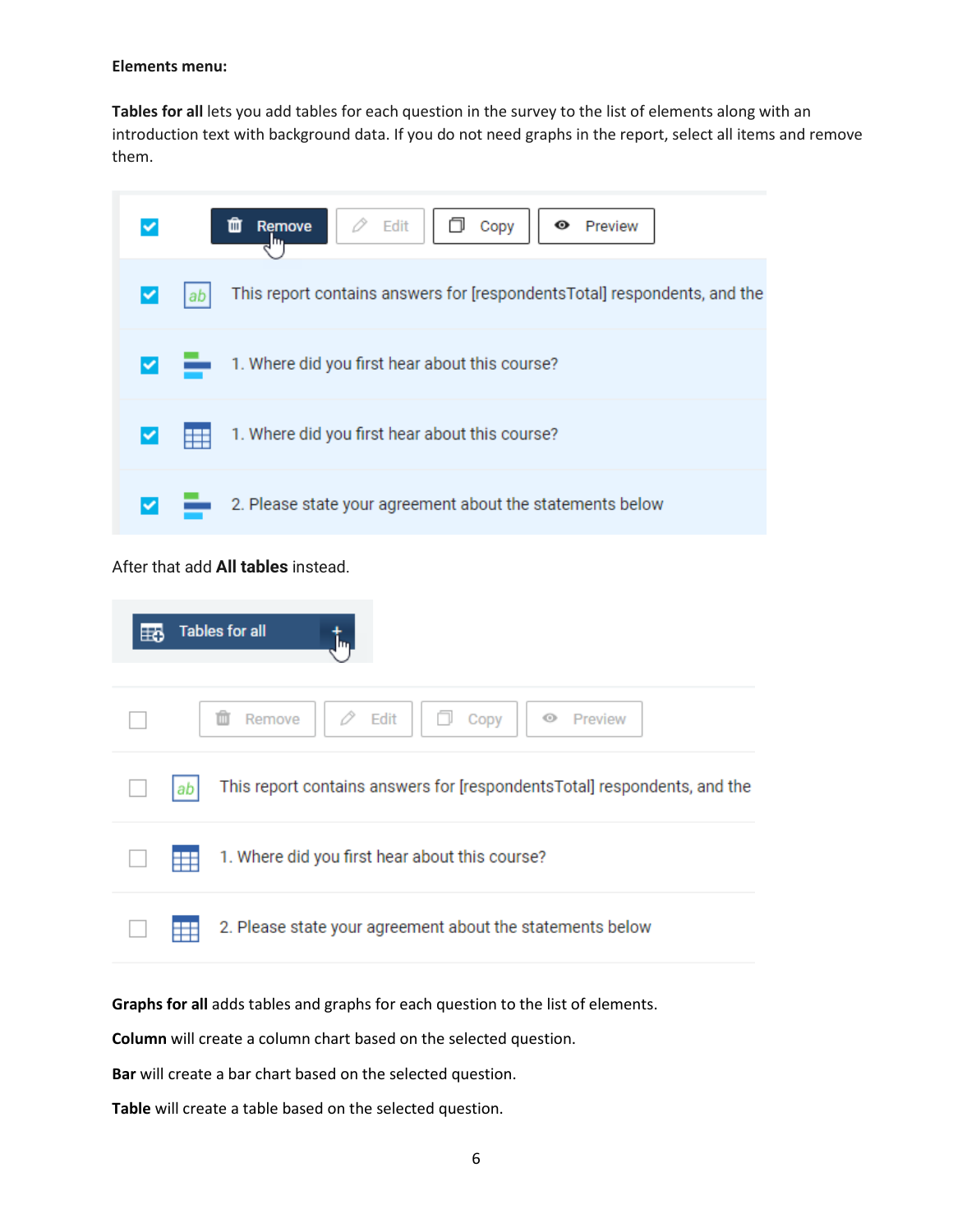**Add one question** will add a single element to the list. Click on it and choose the question for which should be created an element in the **Data** tab. As default the element is added as **Bar**. In the tab **Choose type** you can change to other type of element.

**Pie** will create a circle diagram based on the selected question.

**Introduction text** is used for adding information about the survey in the report. The text created by default can be changed. You can use short codes as:

**[respondentsTotal]** - the total number of respondents, participating in the survey; **[responseRateTotal]** – response percent for the respondents; **[surveyStartDate]** and **[surveyEndDate]** – date for survey start and ending; **[filter]** – filter, used for creating the report; **[respondentsFilter]** - number of answers fulfilling the filter settings; **[reportCreationTime]** – time of report creation.

**Text** lets you add your own text in the report. This can be an introduction text or an explanation of the report or graphs.

**Picture** will add a picture in the report. In the tab **Picture settings** you can edit settings for the picture. To add the picture saved on your computer, copy the Image URL and insert in **Image URL**. To add an image uploaded to your folder, select the image from the drop-down menu.

**c.** Right next to each element are buttons - **edit**, **copy**, **preview** and **remove**.



**d.** By clicking **Edit**, you can change the element type in **Choose type.**

| Choose type<br>հր | Data              | Settings | <b>Cross Tab</b> | <b>Filters</b> |
|-------------------|-------------------|----------|------------------|----------------|
|                   |                   |          |                  | OK<br>Cancel   |
| Column            | <b>Table Type</b> |          |                  |                |
| Pie               |                   |          |                  |                |

#### You can change the question in **Data:**

| Choose type                                                     | Data                                                      | Settings | <b>Cross Tab</b> | <b>Filters</b>      |  |  |  |
|-----------------------------------------------------------------|-----------------------------------------------------------|----------|------------------|---------------------|--|--|--|
|                                                                 |                                                           |          |                  | <b>OK</b><br>Cancel |  |  |  |
| 1. Where did you first hear about this course?                  |                                                           |          |                  |                     |  |  |  |
|                                                                 | 2. Please state your agreement about the statements below |          |                  |                     |  |  |  |
| 3. What do you find good about the course?                      |                                                           |          |                  |                     |  |  |  |
| 4. To what extent has this course come up to your expectations? |                                                           |          |                  |                     |  |  |  |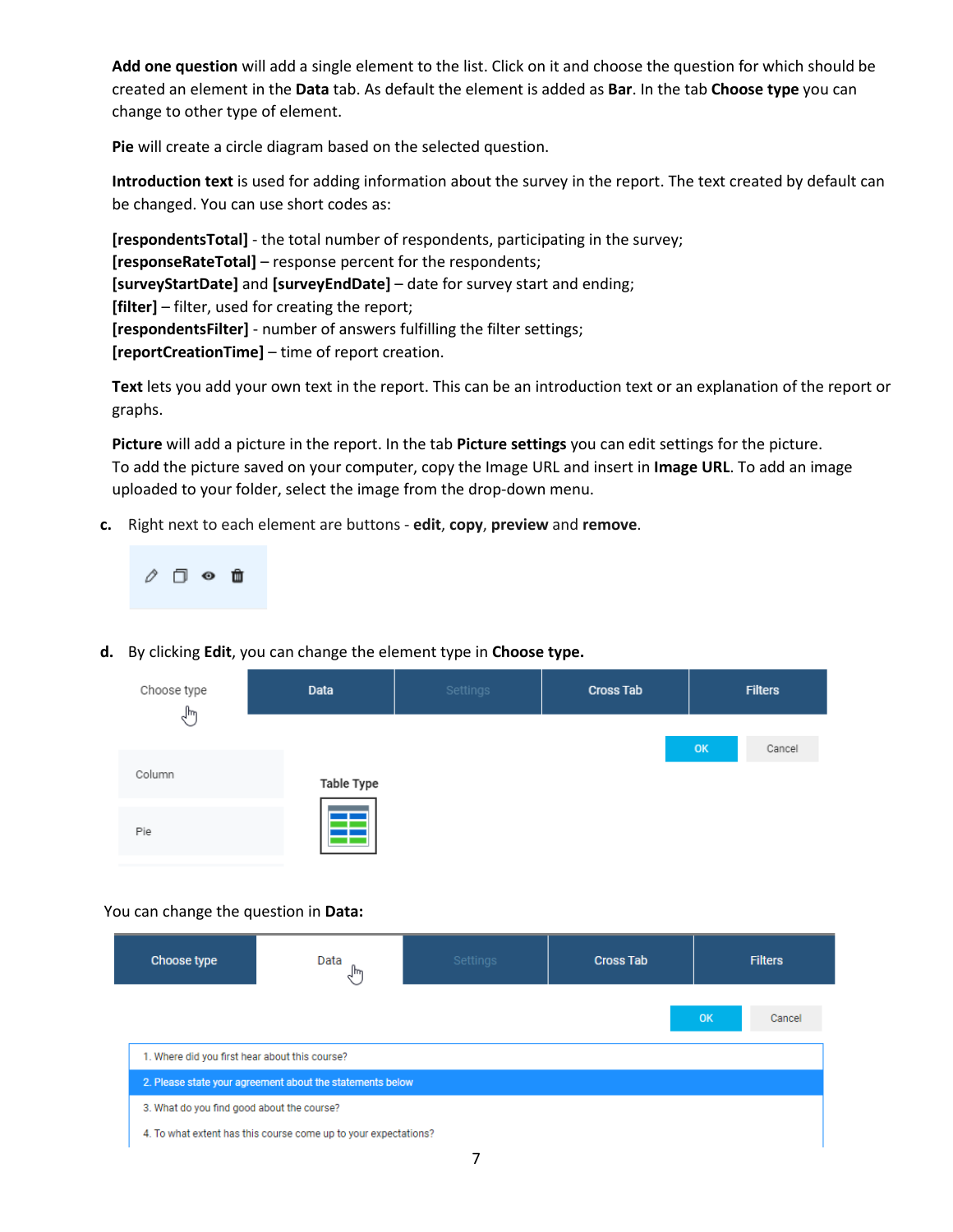You can add **Cross Tab** the selected question. The function Is used to clarify linear relationships in the data material. Two questions can be crossed. One question is often a background questions, and the other is a superior question (e.g. 'overall satisfaction'). By combining filters, you can obtain a more in-depth analysis. Go to the **Cross Tab** and tick the check box **Cross-tabulate question.** The field for selecting additional questions will be available. Select available questions, for example, it will be question number 4.



 $\ll$ 

7. Would you recommend this course to others?

↳

Click on OK and save the report. As a result, the table is added:

#### 1. Where did you first hear about this course?

|                                                                 |                                                    | Through<br>friends,<br>colleagues | Via news<br>papers/ma<br>gazines | Via<br>radio/TV | Via the<br><b>Internet</b> | Direct<br>mail/delive<br>ry<br>catalogue | Other<br>things,<br>note: | N/A  | <b>Total</b> | <b>Basis</b> |
|-----------------------------------------------------------------|----------------------------------------------------|-----------------------------------|----------------------------------|-----------------|----------------------------|------------------------------------------|---------------------------|------|--------------|--------------|
|                                                                 | <b>Far beyond</b><br>my<br>expectatio<br><b>ns</b> | 0.0%                              | 0.0%                             | 0.0%            | 0.0%                       | 0.0%                                     | 0.0%                      | 0.0% | $\bf{0}$     | 0            |
|                                                                 | <b>Beyond my</b><br>expectatio<br><b>ns</b>        | 50.0%                             | 0.0%                             | 50.0%           | 0.0%                       | 0.0%                                     | 0.0%                      | 0.0% | 2            | 2            |
|                                                                 | As<br>expected                                     | 0.0%                              | 100.0%                           | 0.0%            | 0.0%                       | 0.0%                                     | 0.0%                      | 0.0% | 1            | 1            |
| 4. To what extent has this course come up to your expectations? | <b>Below my</b><br>expectatio<br><b>ns</b>         | 0.0%                              | 0.0%                             | 0.0%            | 0.0%                       | 0.0%                                     | 0.0%                      | 0.0% | 0            | 0            |
|                                                                 | <b>Far below</b><br>my<br>expectatio<br>ns.        | 0.0%                              | 0.0%                             | 0.0%            | 0.0%                       | 0.0%                                     | 0.0%                      | 0.0% | $\bf{0}$     | $\bf{0}$     |
|                                                                 | Don't<br>know                                      | 0.0%                              | 0.0%                             | 0.0%            | 0.0%                       | 0.0%                                     | 0.0%                      | 0.0% | $\bf{0}$     | ۰            |
|                                                                 | N/A                                                | 0.0%                              | 0.0%                             | 0.0%            | 0.0%                       | 0.0%                                     | 0.0%                      | 0.0% | $\bf{0}$     | ٠            |
|                                                                 | <b>Total</b>                                       | 1                                 | 1                                | 1               | 0                          | 0                                        | 0                         | 0    | 3            | з            |

As you can see in the picture above, the cross-table shows the number of respondents who have chosen the same answer alternatives to the questions.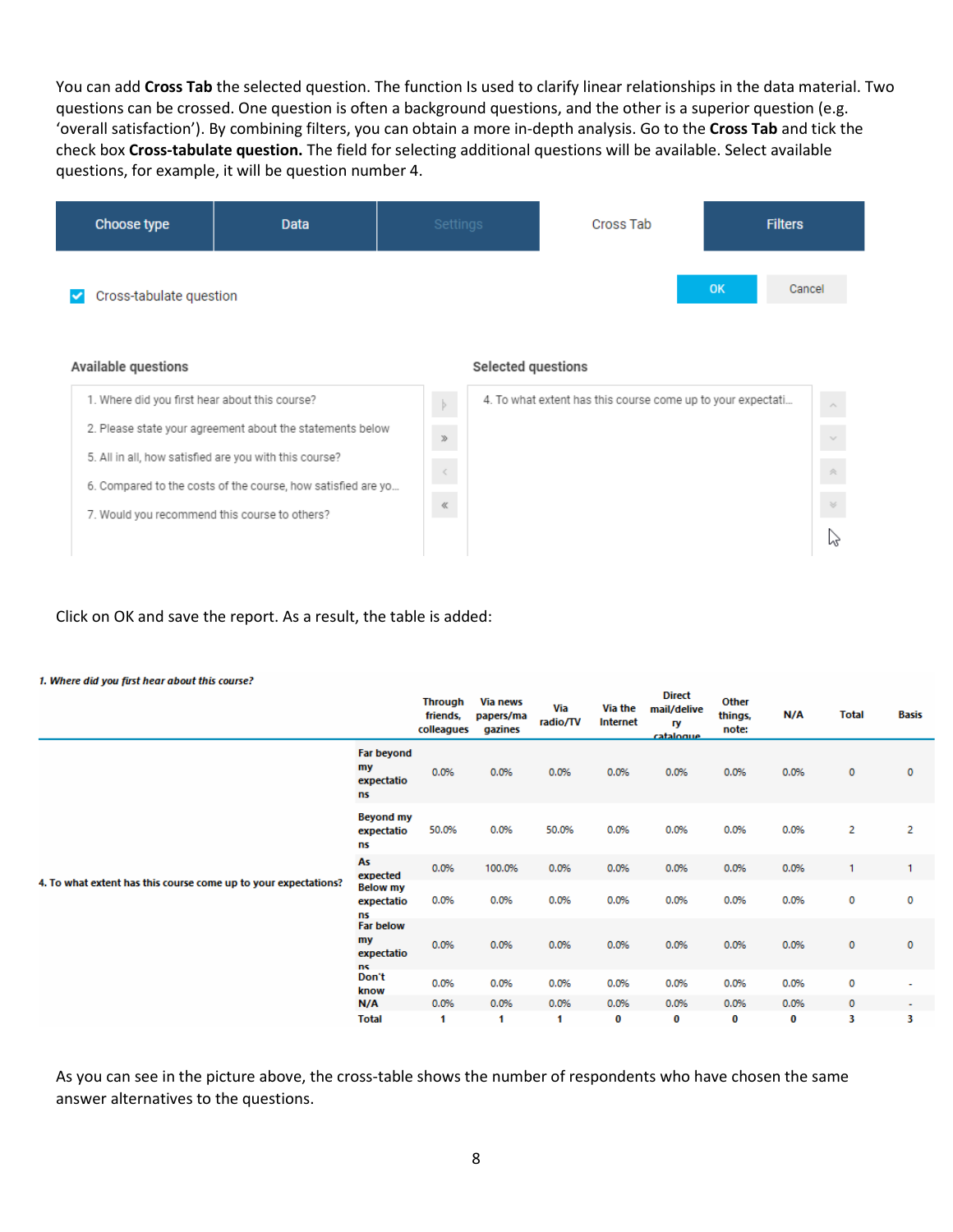You can add **Filter.** Go to **Filters** and tick the check box **Local filter.**

Each tab in the left navigation menu corresponds to the one type of filters. You can configure the filtering options at each tab - they will all be saved and used in the report.

**Cross Tab** Filters Choose type **Data** لسهام  $\triangleright$  Global filter  $\triangleright$  Local filter **Select filters Filter on question** Questions and panel  $\ddot{}$ **OK** Cancel 1. Where did you first hear about this course? Time  $\ddotmark$ Through friends, colleagues П Respondent ID Via news papers/magazines  $\Box$ Via radio/TV H Session ID ł  $\Box$ Via the Internet Direct mail/delivery catalogue  $\Box$ Group ID  $\ddot{}$ 

When all filter settings are specified, click **OK.**

**e.** You can also just click **a**n element and use the functions: **Change type**, **Select data** and **Filters**. Select function and you go directly to a specific tab in pop up.

| 1. Where did you first hear about this course? |             |  |  |  |  |
|------------------------------------------------|-------------|--|--|--|--|
|                                                | Change type |  |  |  |  |
|                                                | Select data |  |  |  |  |
| 2. Please state your agreement aboughters      |             |  |  |  |  |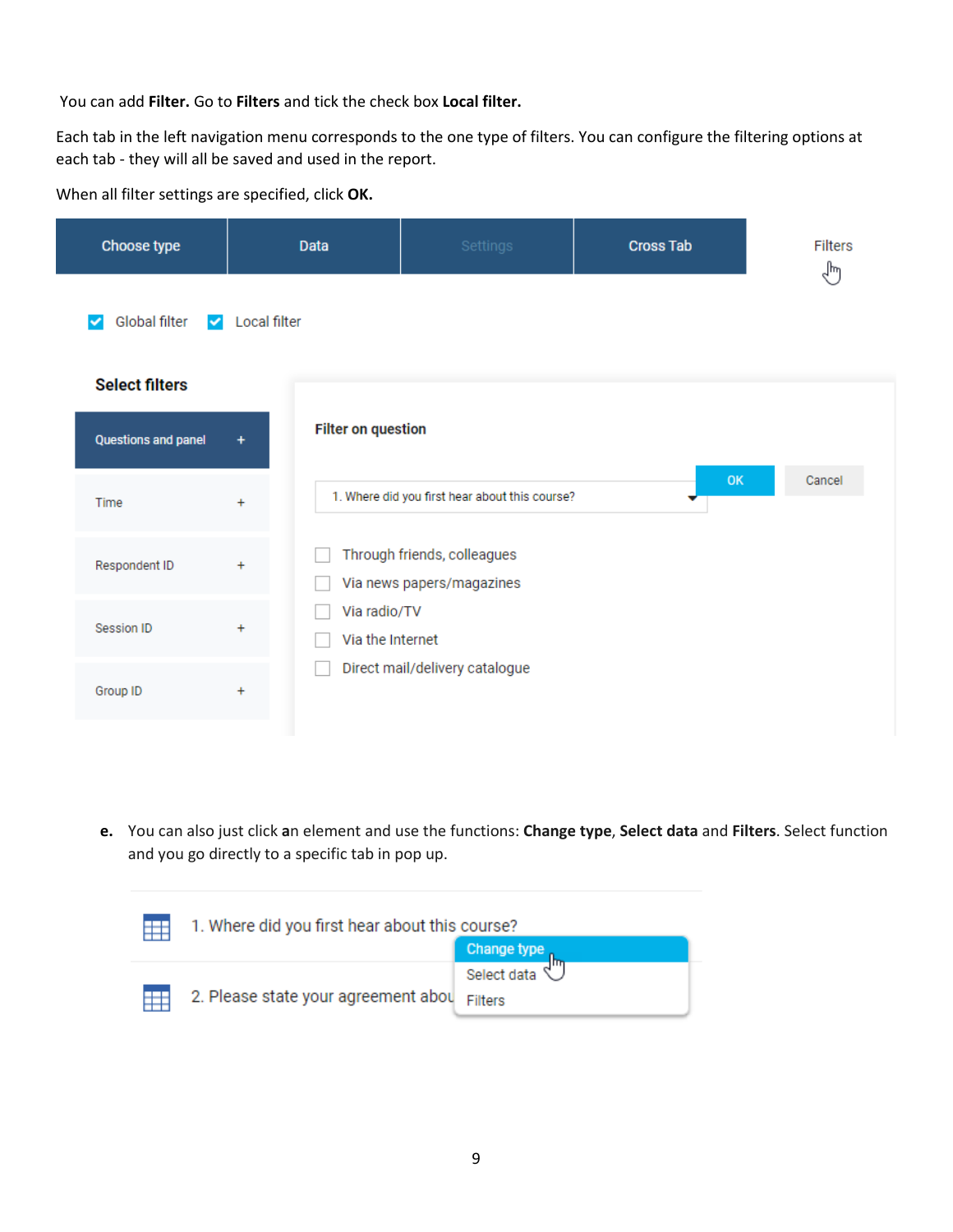- 5. In the next tab **Settings** you control general settings for the report as calculations, matrix graphs, text elements, report language.
	- **a.** In **Calculation** select which statistics (mean, index, standard deviation, etc.) you want to include in the report. For some of them, you can also specify the number of decimals. Click on question icon to get the explanation of what the individual calculations means.

| <b>Content</b>     |                   | <b>Settings</b>                         | <b>Filter</b>                                                              |
|--------------------|-------------------|-----------------------------------------|----------------------------------------------------------------------------|
|                    |                   |                                         |                                                                            |
| <b>Calculation</b> | ≸                 | <b>Calculation</b><br>Absolute numbers  |                                                                            |
| Matrix graph       | Ŷ.                | Percentage<br>$\checkmark$<br>Decimal   | 1                                                                          |
| Display text       | $\mathbf{\hat{}}$ | Include unanswered<br>$\checkmark$      |                                                                            |
| Report language    | X                 | Mean $\odot$<br>$\checkmark$<br>Decimal | 1                                                                          |
|                    |                   |                                         | Calculate mean for matrix questions only<br>Include mean from other survey |
|                    |                   | Index $\odot$                           |                                                                            |
|                    |                   | Std. dev. @<br><b>Basis</b>             |                                                                            |
|                    |                   | <b>Totals</b>                           |                                                                            |

You can also include mean from the other survey, which has the same structure.

| Include mean from other survey<br>$\checkmark$ |  |
|------------------------------------------------|--|
|                                                |  |
|                                                |  |
|                                                |  |
| Add survey                                     |  |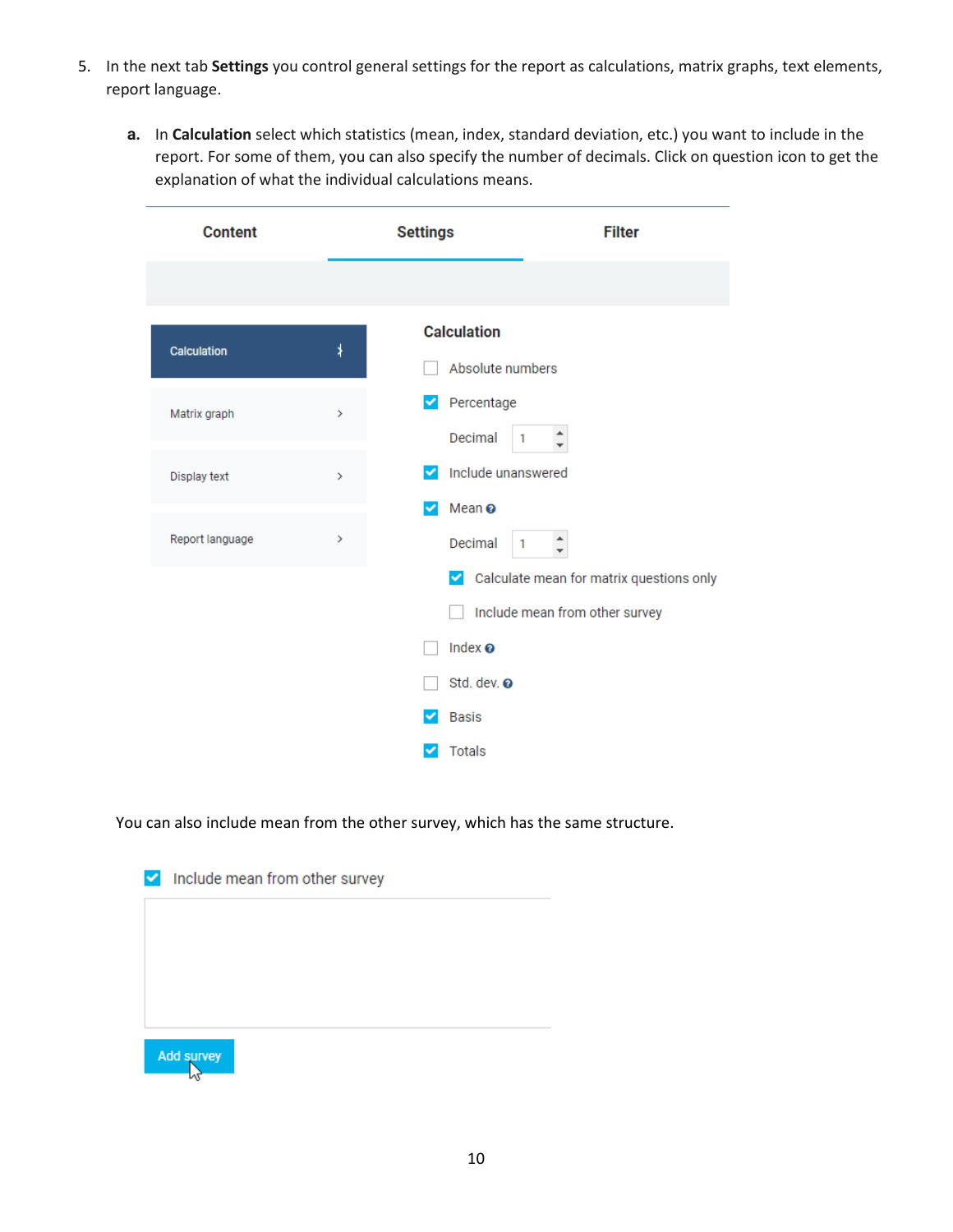**b.** In the next tab select how graphs of Matrix questions are generated.



**с.** In **Display text** select which elements will be included in the report.



**d**. In **Report language** you can change language version and system language, if it's necessary.



#### **Report language**

| English |
|---------|
| English |
|         |
|         |
|         |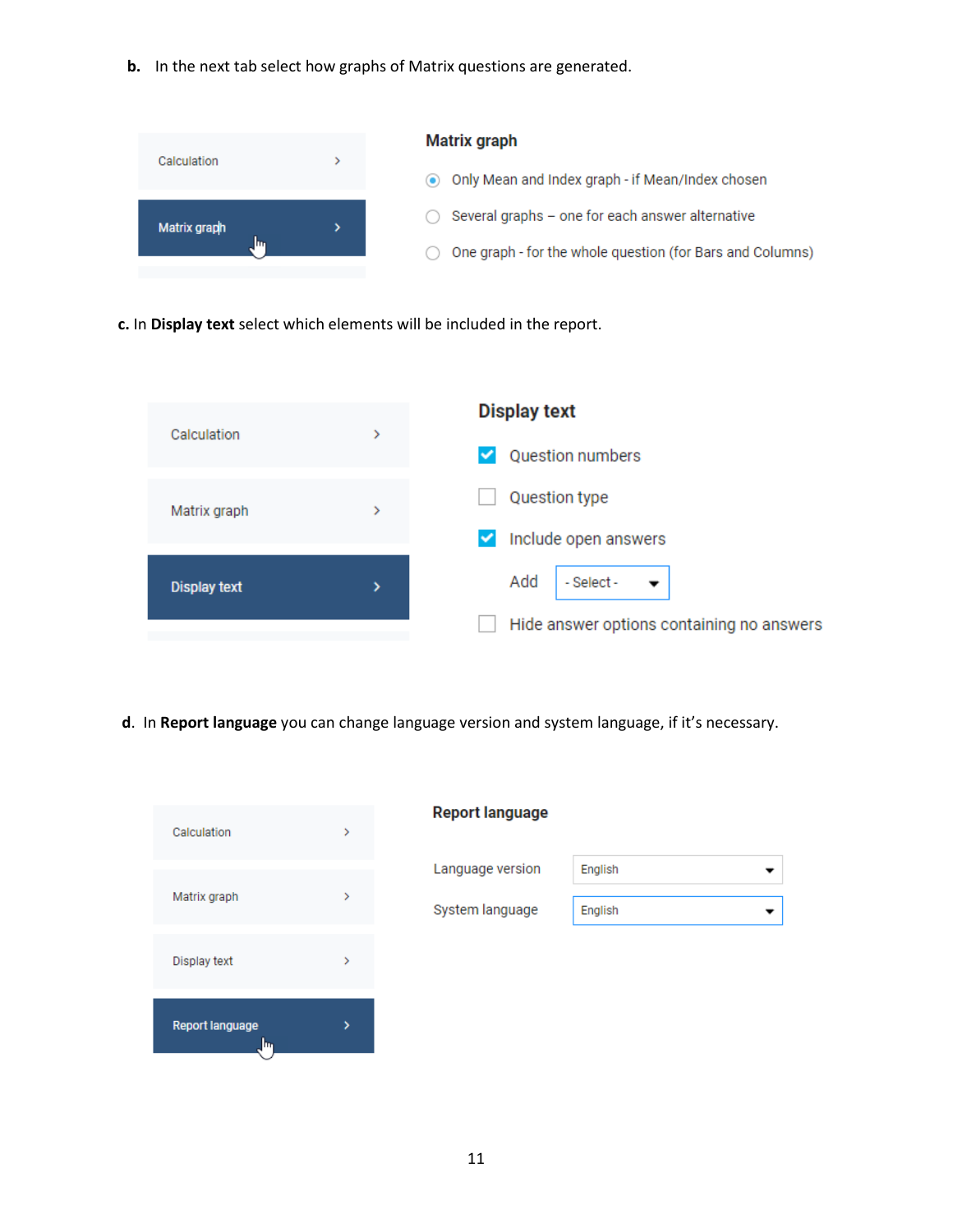6. In the next tab **Filter** you can add and edit filters like in the **Content** tab, plus in this tab you can use **Auto-filter.**

| Content                    |           | <b>Settings</b>                                          | Filter                                         | Page layout |
|----------------------------|-----------|----------------------------------------------------------|------------------------------------------------|-------------|
|                            |           |                                                          |                                                |             |
| <b>Select filters</b>      |           |                                                          |                                                |             |
| <b>Questions and panel</b> | +         | <b>Filter on question</b>                                |                                                |             |
| Auto-filter                | $\ddot{}$ |                                                          | 1. Where did you first hear about this course? | ▽           |
| Time                       | $\ddot{}$ | Through friends, colleagues<br>Via news papers/magazines |                                                |             |
| Respondent ID              | $\ddot{}$ | Via radio/TV<br>Via the Internet                         | Direct mail/delivery catalogue                 |             |

With **Auto-filter** you can choose all answer combinations for one question, and create, for example, 200 reports in one click. You can create **1 report per respondent**, or **1 report per answer option and combination**.

If **1 report per answer option and combination** is selected, you can choose one of the following possibilities:

- «create reports **for all combinations of questions and answer options »** allows to create full set of reports, even if some of the them will remain empty (i.e. survey doesn't contain answers that meets the criteria)
- «create reports **for all combinations containing answers (no empty reports) »** allows to create a set of reports, which at least include one answer

| <b>Select filters</b> |                                                                                                                                                         |                                                                        |
|-----------------------|---------------------------------------------------------------------------------------------------------------------------------------------------------|------------------------------------------------------------------------|
| Questions and panel   | <b>Auto-filter</b>                                                                                                                                      | <b>OK</b>                                                              |
| <b>Auto-filter</b>    | Auto-generate reports<br>One report per respondent                                                                                                      |                                                                        |
|                       | One report per answer option and combination<br>$\odot$<br>Available questions                                                                          | Selected questions                                                     |
| Respondent ID         | 1. Where did you first hear about this course?<br>2. Please state your agreement about the stateme<br>4. To what extent has this course come up to your | 7. Would you recommend this course to others?<br>$\rightarrow$<br>$\,$ |
| Session ID            | 5. All in all, how satisfied are you with this course?<br>6. Compared to the costs of the course, how satis                                             | $\langle$<br>$\ll$                                                     |
|                       |                                                                                                                                                         |                                                                        |

#### **Create reports**

◉ For all combinations of questions and answer options

◯ For all combinations containing answers (no empty reports)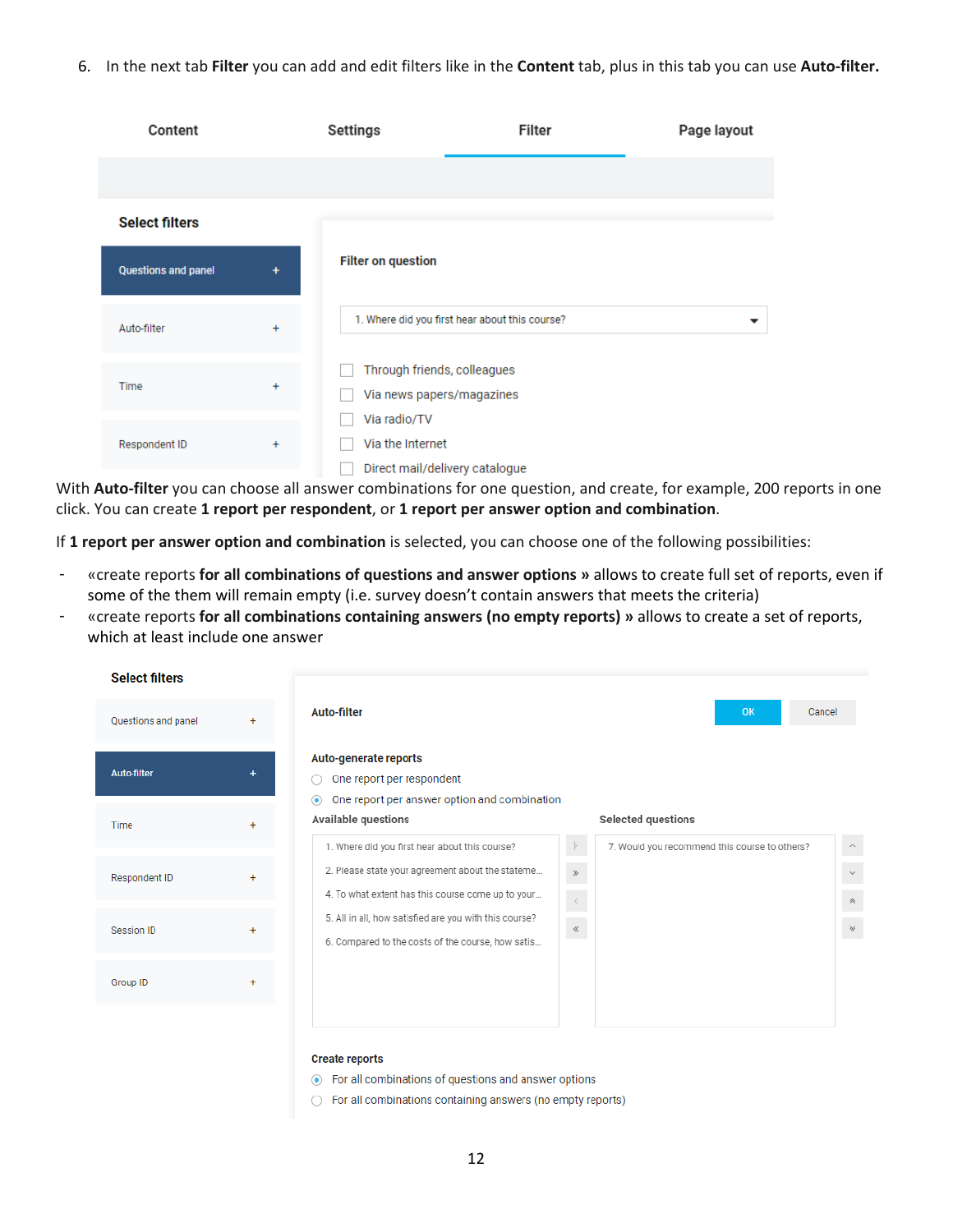- 7. In the next tab **Page Layout** you can change the design of the report.
	- **a.** You can apply your own **template** with all necessary settings. (see page 17 how to create a template)

| Template | <b>Template</b> |   |              |
|----------|-----------------|---|--------------|
|          | --Select--      | M | <b>Apply</b> |

**b.** You can change **fonts and colors,** the layout of graphs and tables.

| Template                | ⋗             | <b>Fonts and colors</b>                                                       |          |          |                   |             |                               |          |
|-------------------------|---------------|-------------------------------------------------------------------------------|----------|----------|-------------------|-------------|-------------------------------|----------|
|                         |               | Select report theme color                                                     | #018AB8  |          | <b>Base color</b> | Theme color | $\overline{\phantom{a}}$      |          |
| <b>Fonts and colors</b> | ٧             | Accent 1<br>Accent 2                                                          |          | Accent 3 | Accent 4          | Accent 5    |                               | Accent 6 |
| Images                  | >             | #4F81BD<br>#C0504D<br>Bars and columns in the same color (no legend in chart) |          | #9BBB59  | #8064A2           | #4BACC6     |                               | #F79646  |
| Orientation             | $\rightarrow$ |                                                                               |          |          |                   |             |                               |          |
| Margins                 | $\rightarrow$ | Select font for body text                                                     | Segoe UI |          |                   | ▼           | 8<br>$\overline{\phantom{a}}$ | #000000  |
|                         |               | Select font to questions                                                      | Segoe UI |          |                   | ▼           | 8<br>$\overline{\phantom{a}}$ | #000000  |
| Header and footer       | $\rightarrow$ | Select font to answers                                                        | Segoe UI |          |                   | ▼           | 8<br>▼                        | #000000  |
| <b>Breaks</b>           | $\rightarrow$ | Table and graph style                                                         |          |          |                   |             |                               |          |
| Content                 | $\mathcal{P}$ | Table style                                                                   |          |          | Graph style       |             |                               |          |
|                         |               |                                                                               |          |          |                   |             |                               |          |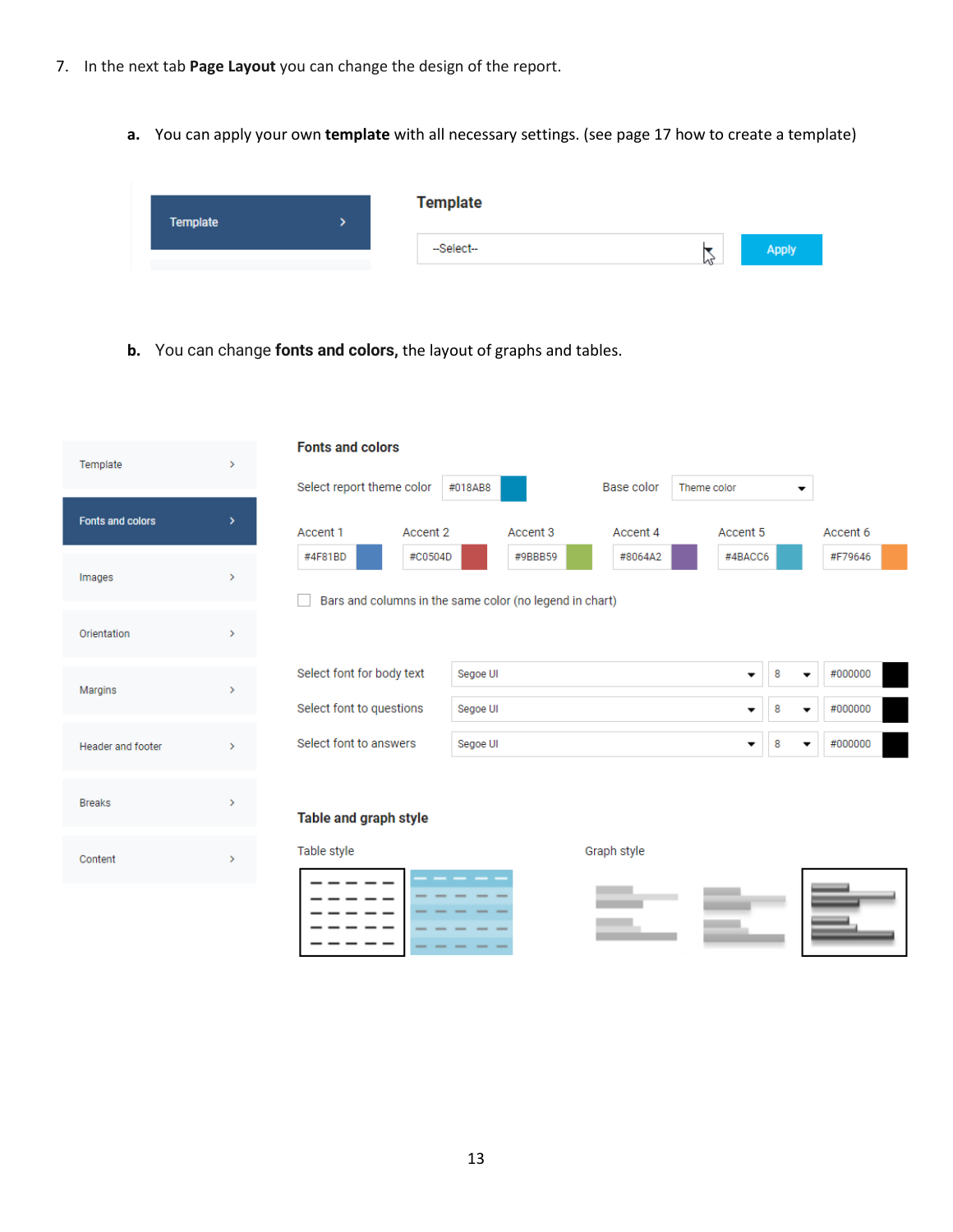**c.** You can add **logo** and the **image** that will be used for the creation of the front page**.**

| Template         | >      |
|------------------|--------|
| Fonts and colors |        |
| Images           | >      |
| Orientation      |        |
|                  |        |
| Address to a     | $\sim$ |

**d.** You can change page direction in the tab **Orientation.**

| Template         | ⋗ | <b>Orientation</b> |                      |
|------------------|---|--------------------|----------------------|
| Fonts and colors | ⋗ | ≣<br>⊙ Portrait    | Landscape<br>I≣<br>C |
| Images           | ⋋ |                    |                      |
| Orientation      | > |                    |                      |

**e.** You can edit **margins**.

| Template         |  |
|------------------|--|
| Fonts and colors |  |
| Images           |  |
| Orientation      |  |
| <b>Margins</b>   |  |

#### **Margins**



| <b>Bottom</b> | 2,00 |  |
|---------------|------|--|
| Right         | 1,00 |  |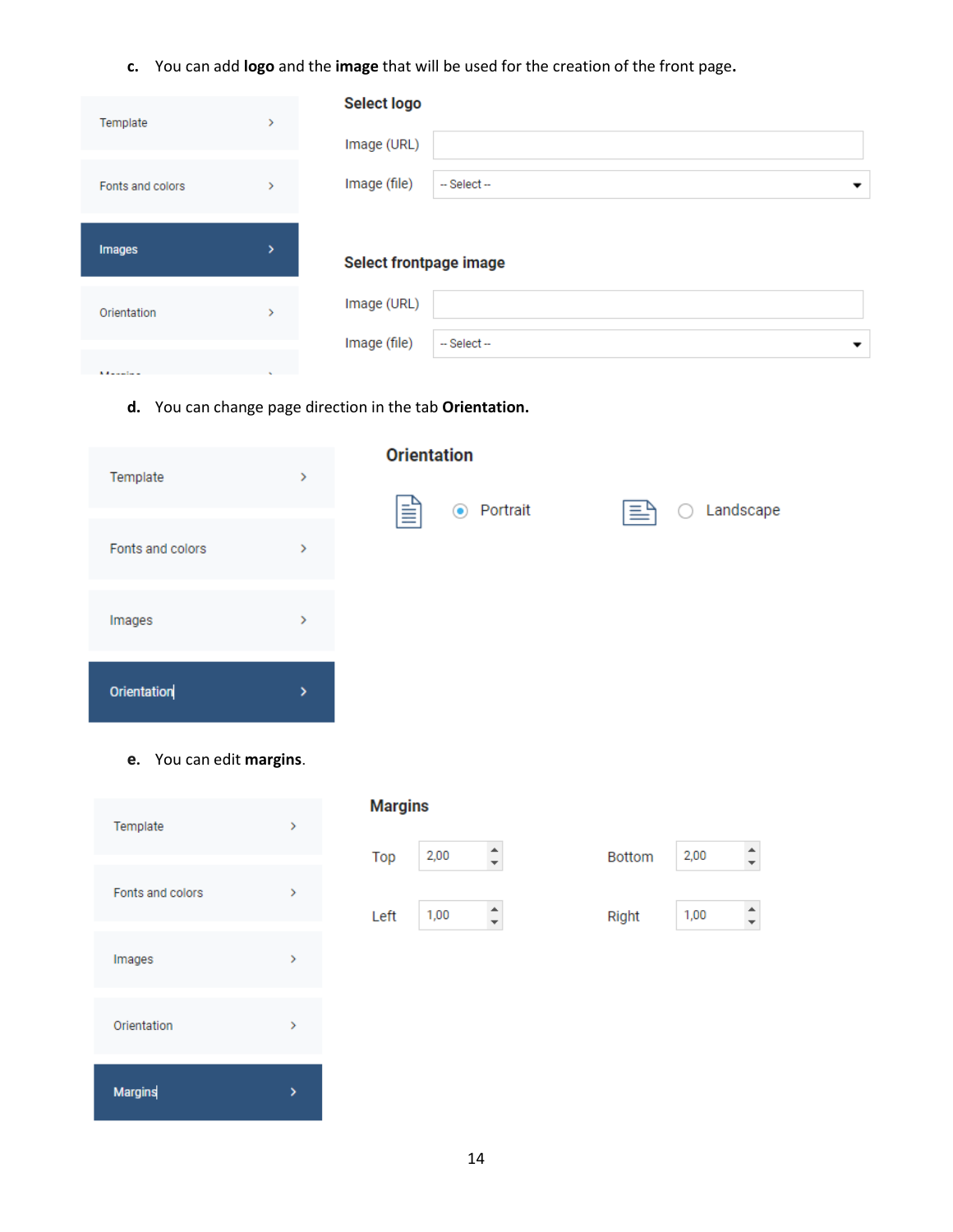**f. Header and footer** are filled in with information about the name of the report and defgo's contact information by default. You can change text for header and footer and include page numbers in the report.

| Template                 | ×.            | <b>Header and footer</b>          |  |
|--------------------------|---------------|-----------------------------------|--|
|                          |               | $\checkmark$<br>Header            |  |
| Fonts and colors         | >             | <b>V</b> Footer                   |  |
| Images                   | У             | Show page numbers<br>$\checkmark$ |  |
| Orientation              | >             |                                   |  |
|                          |               |                                   |  |
| Margins                  | $\rightarrow$ |                                   |  |
| <b>Header and footer</b> | >             |                                   |  |

**g.** In **Breaks** you can specify grouping of items (tables and graphs) in the report**.**

| Template          |   |
|-------------------|---|
| Fonts and colors  | э |
| Images            |   |
| Orientation       |   |
| Margins           |   |
| Header and footer |   |
| <b>Breaks</b>     |   |

#### **Breaks**

- ◉ One item per page
- $\bigcirc$  Compact arrangement of items
- $\bigcirc$  Group by the question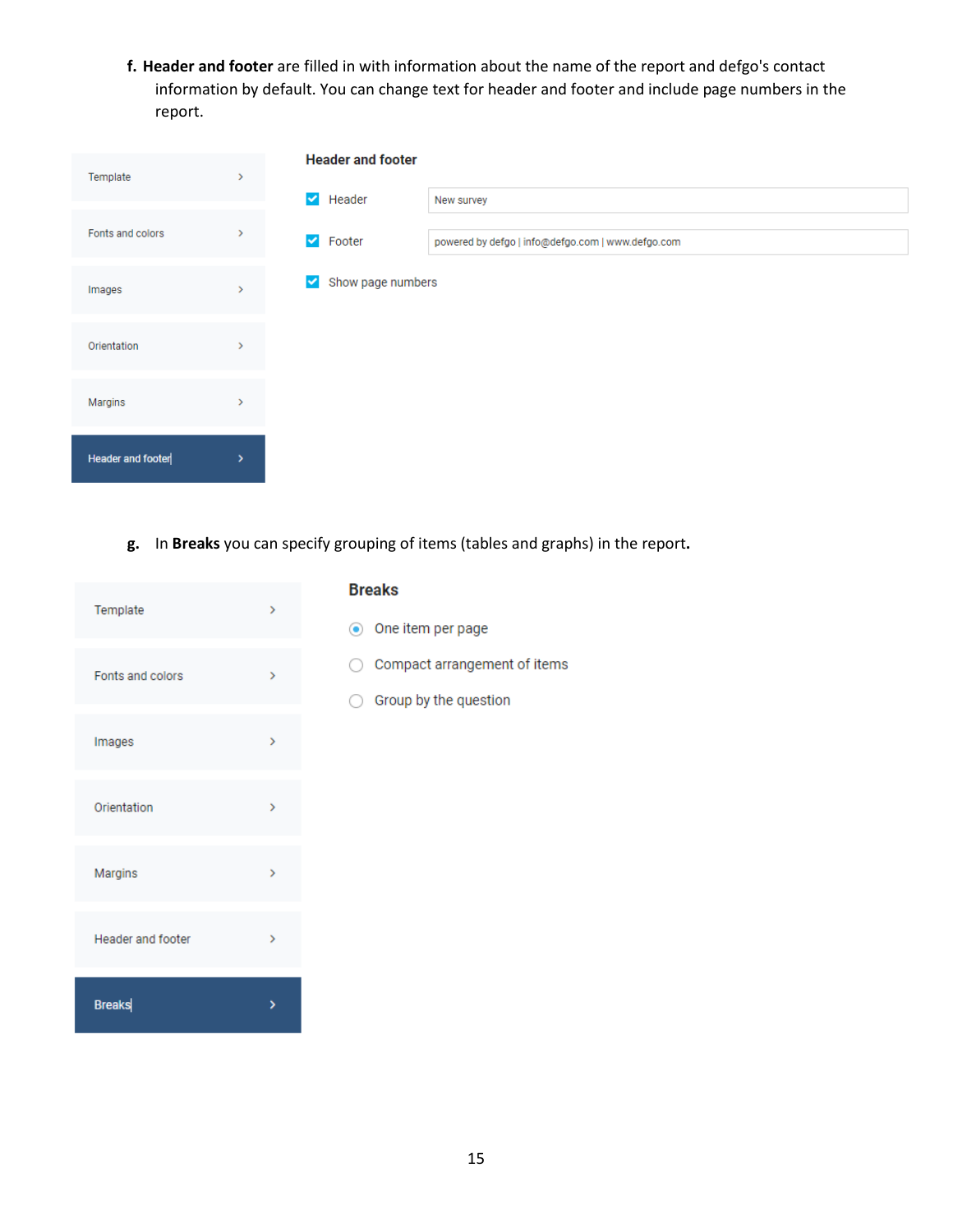**h.** In **Content** you specify whether you want to include front page and the report status text into the report**.** The front page text is the first page of the report including its name and implementation date.

The report status text is the last page of the report with general information on:

- company name
- time of Implementation for the report
- number of answers
- number of invited respondents per email
- answer percentage for the survey

| Template          | > | <b>Content</b>                    |
|-------------------|---|-----------------------------------|
|                   |   | Pront page                        |
| Fonts and colors  | X | $\blacktriangleright$ Status text |
| Images            | > |                                   |
| Orientation       | × |                                   |
| Margins           | X |                                   |
| Header and footer | X |                                   |
| <b>Breaks</b>     | > |                                   |
| Content           | > |                                   |

Front page text:

This report contains answers for 3 respondents, and the survey has a response rate of 0%. The survey was carried out from 25/06/2021 to 25/09/2021. The report was generated at 14.7.21 16:19.

#### Status text:

Executed by: XXXXXXXXXX Company name: XXXXXXXXXX Date of execution: 12.7.21 22:00 Number of answers: 3 No. of invited respondents (by e-mail): 0 Answer percentage: 0% Info: Data collection not ended.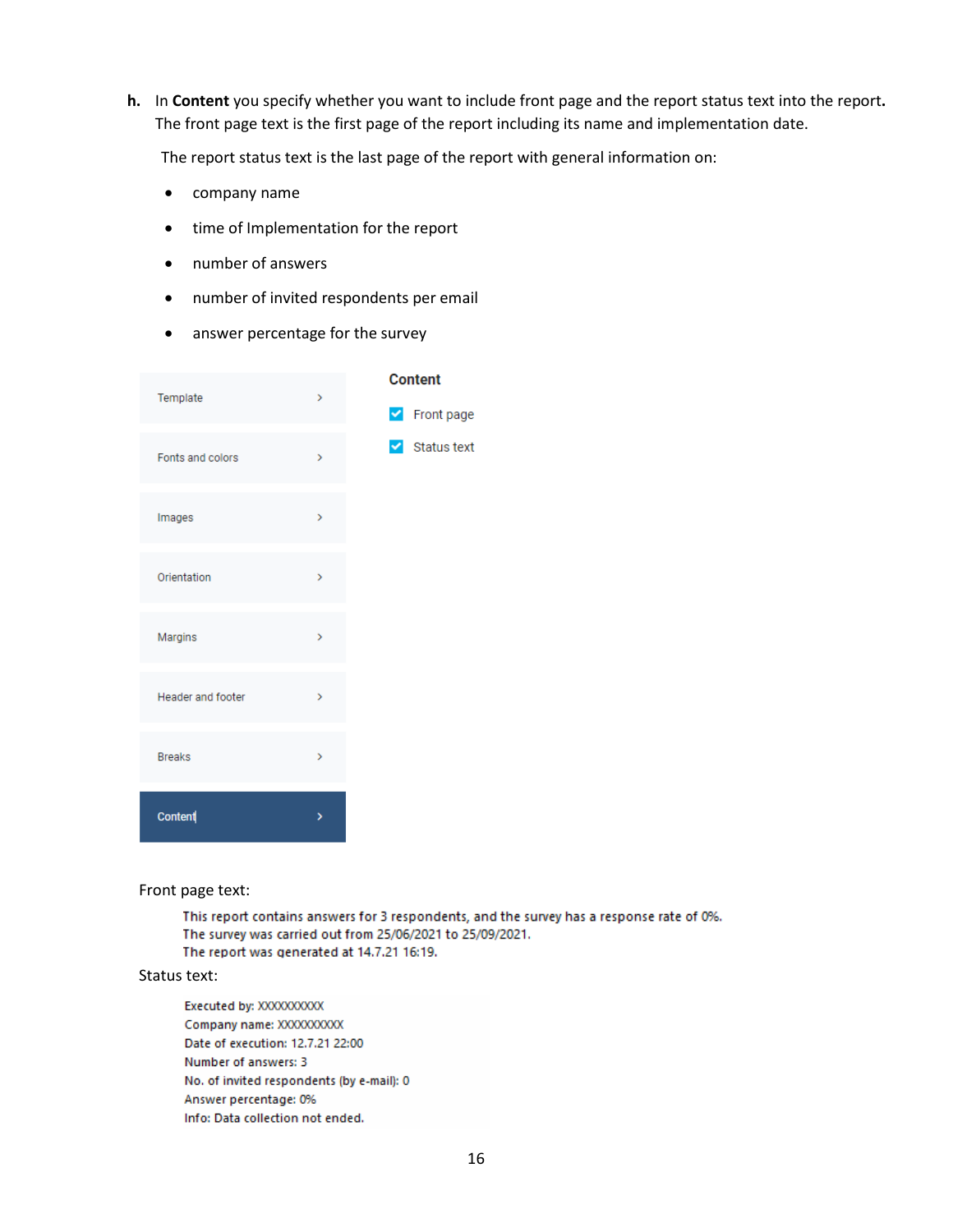8. In the next tab **Output** you choose report format: Excel, Word, PDF, PowerPoint, HTML or HTML Dashboard.

| Choose folder        | Analysis module |              |             |      |   |                          | ÷  |
|----------------------|-----------------|--------------|-------------|------|---|--------------------------|----|
| <b>Select format</b> |                 |              |             |      |   |                          |    |
| <b>EXCEL</b>         | xls             | $\checkmark$ | <b>WORD</b> | doc  | П | <b>PDF</b><br>pdf        | ×. |
| <b>POWERPOINT</b>    | ppt             | П            | <b>HTML</b> | html |   | HTML (dashboard)<br>html | Τ  |
| Template             |                 |              |             |      |   |                          |    |

Check the field **Template** if you would like to save the report as a template.

Then you can load the template in the tab **Page layout**.



9. You can preview the report by clicking **Preview** in the top menu.

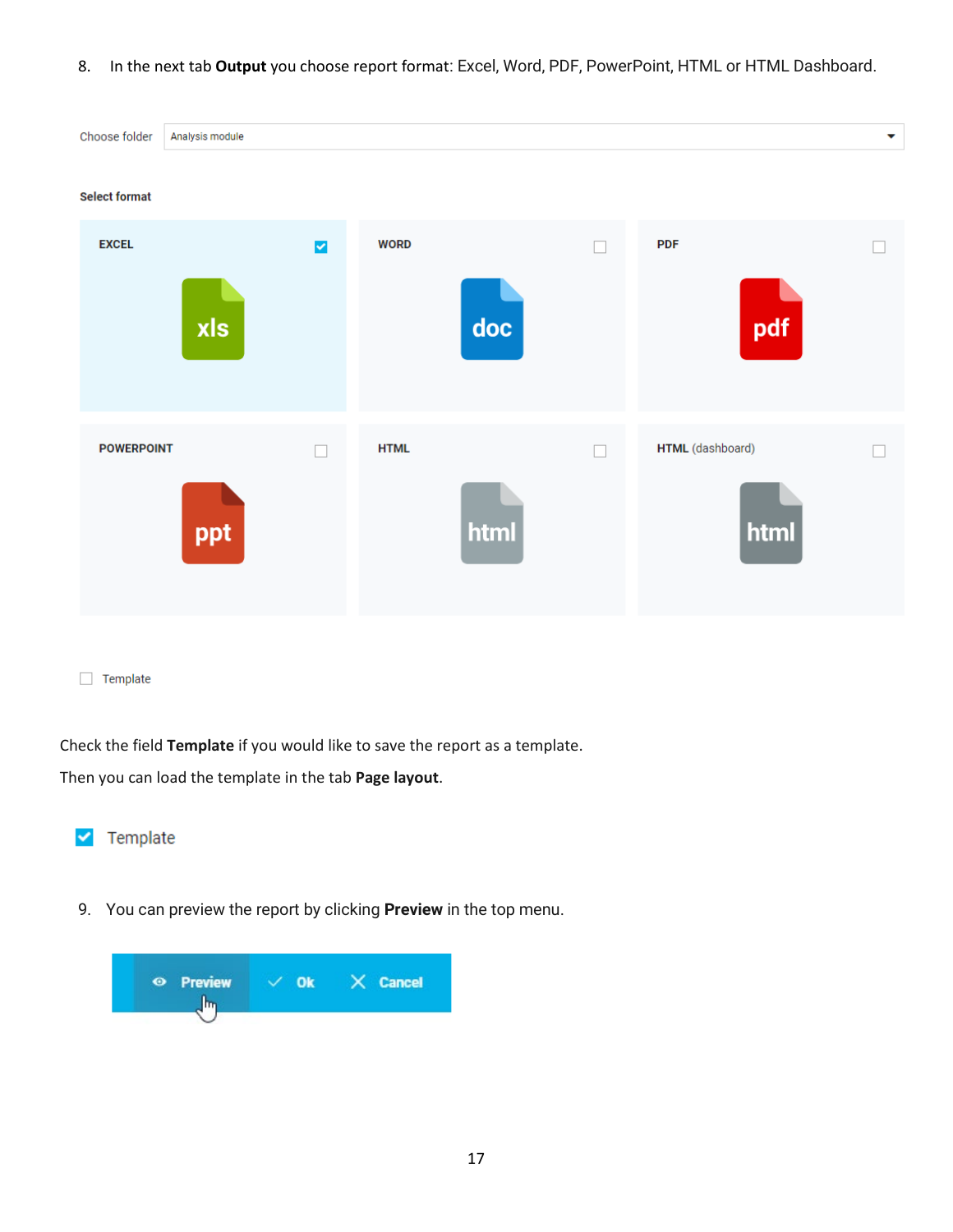

10. When everything is done, click **Ok** and all settings will be saved.

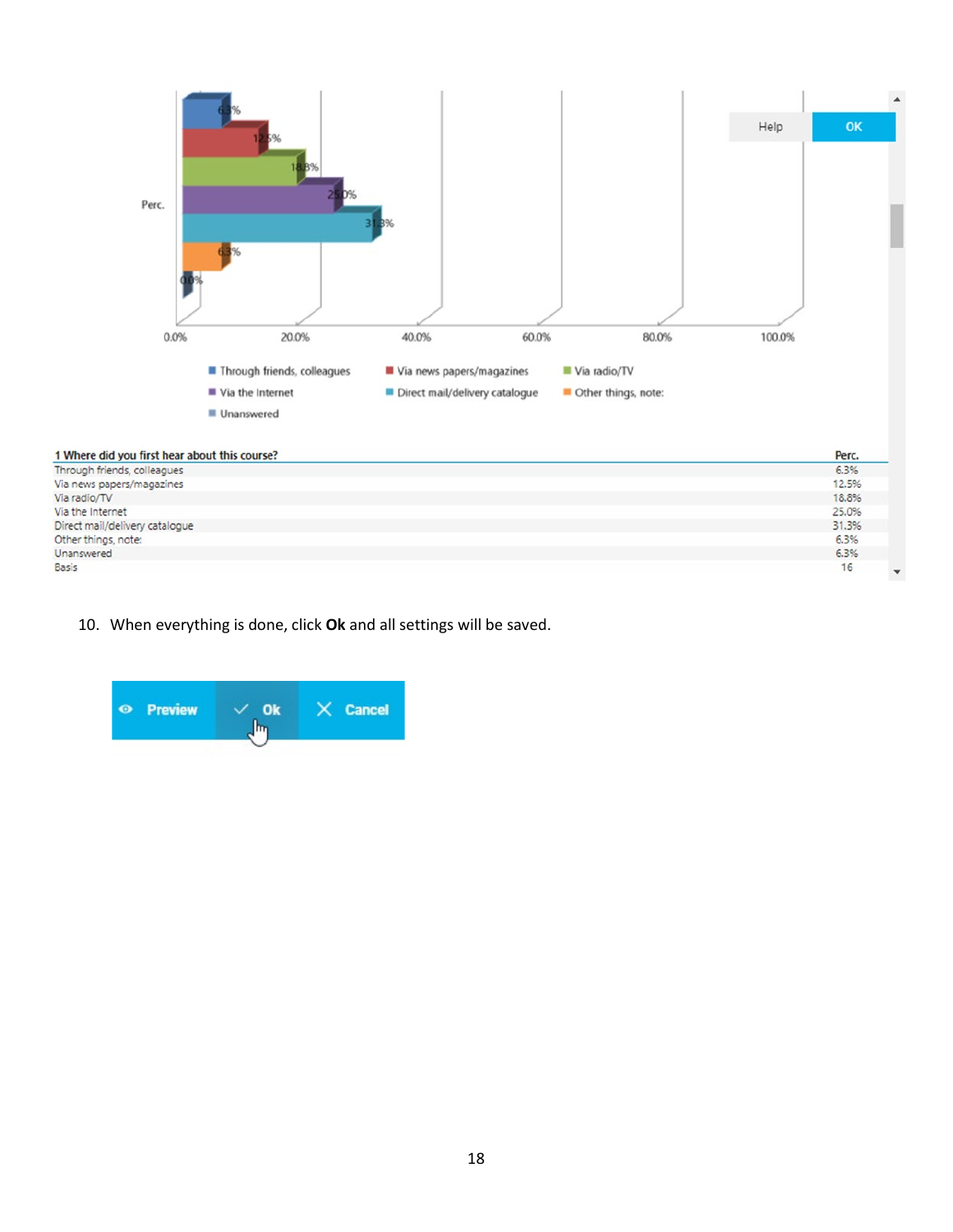## <span id="page-18-0"></span>Update report

The report can be updated in two ways: by a manual update or an automatic update.

1. For a manual update click on the report and choose **Update**, and the report is updated.

| $\mathcal{C}$ | Name $\triangle$ |                     |
|---------------|------------------|---------------------|
| 区目            | Analysis Report  | Open                |
| 皀             | New survey       | Share               |
|               |                  | Edit                |
|               |                  | Update<br><u>Im</u> |
|               |                  | Copy                |
|               |                  | Move                |
|               |                  | Delete              |
|               |                  | Rename              |

2. For an automatic update – e.g. once a day – use the tool **Add schedule**. First open the folder with the report and then click **Add schedule** in the **Menu**.

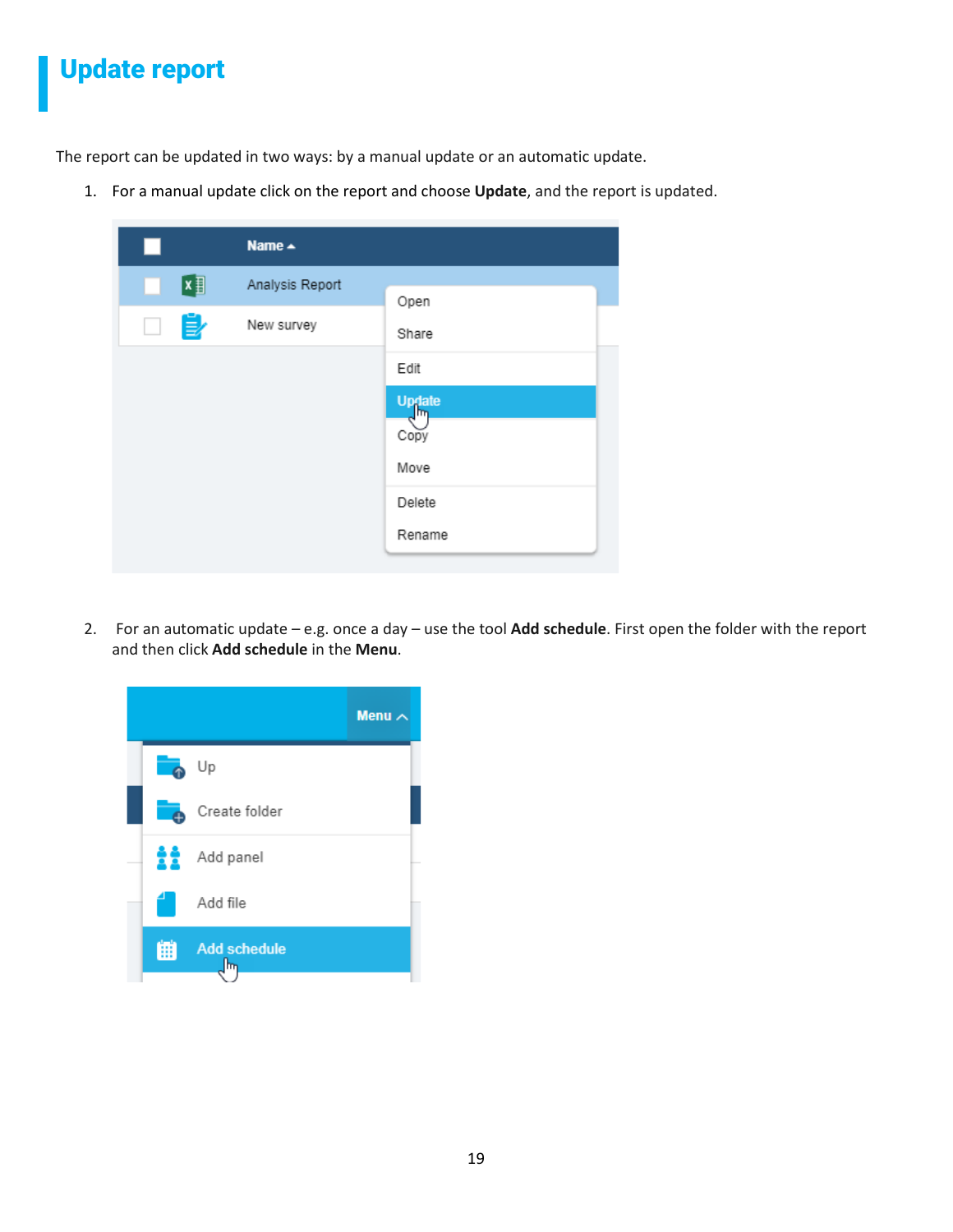3. In the first tab **Task** in **Object type** choose Report and select the needed report from the list.

| <b>Add schedule</b> |                                            |                                                         |   |
|---------------------|--------------------------------------------|---------------------------------------------------------|---|
|                     |                                            |                                                         |   |
| Task                | Schedule                                   | Notification                                            |   |
| Title               |                                            |                                                         |   |
|                     | Scheduled task(s): - 14-07-2021            |                                                         |   |
| Object type         |                                            |                                                         |   |
| $\bullet$<br>Report |                                            |                                                         |   |
| $\bigcirc$ Export   |                                            |                                                         |   |
| $\bigcirc$ Panel    |                                            |                                                         |   |
|                     | ◯ Survey implementation - via e-mail panel |                                                         |   |
| 0.                  |                                            | Survey implementation - via Digital Post (e-Boks) panel |   |
| Task                |                                            |                                                         |   |
| $\bullet$           | Auto update the selected item(s) below     |                                                         |   |
| ∩.                  |                                            | Auto update all items in the selected folder(s) below   |   |
| Items               |                                            |                                                         |   |
|                     | Analysis Report (id: 665420)               |                                                         | A |
|                     |                                            | յհո                                                     |   |
|                     |                                            |                                                         |   |
|                     |                                            |                                                         |   |
|                     |                                            |                                                         |   |
|                     |                                            |                                                         |   |
|                     |                                            |                                                         |   |
|                     |                                            |                                                         |   |
|                     |                                            |                                                         |   |
|                     |                                            |                                                         |   |

**4.** Go to the tab **Schedule**. Set **Start date** and **End date,** as default setting "today" is selected as start date, and end date is automatically set one month forward. Set the time. Then select how often the report should be updated in the dropdown menu **Schedule task.**

| Add schedule                                           |                              |   |                       |   |
|--------------------------------------------------------|------------------------------|---|-----------------------|---|
| Task                                                   | Schedule                     |   | Notification          |   |
| Start date (dd-MM-yyyy)                                |                              |   | End date (dd-MM-yyyy) |   |
| 14-07-2021                                             |                              | 雦 | 14-08-2021            | 雦 |
| Execute at<br>$04 \vee$<br>Schedule task               | $00 \vee$                    |   |                       |   |
| Weekly<br>Every  <br>$\overline{1}$<br>$\checkmark$    | ∨<br>week(s)on:              |   |                       |   |
| Monday<br>✓<br>Tuesday<br>Wednesday $\Box$<br>Thursday | Friday<br>Saturday<br>Sunday |   |                       |   |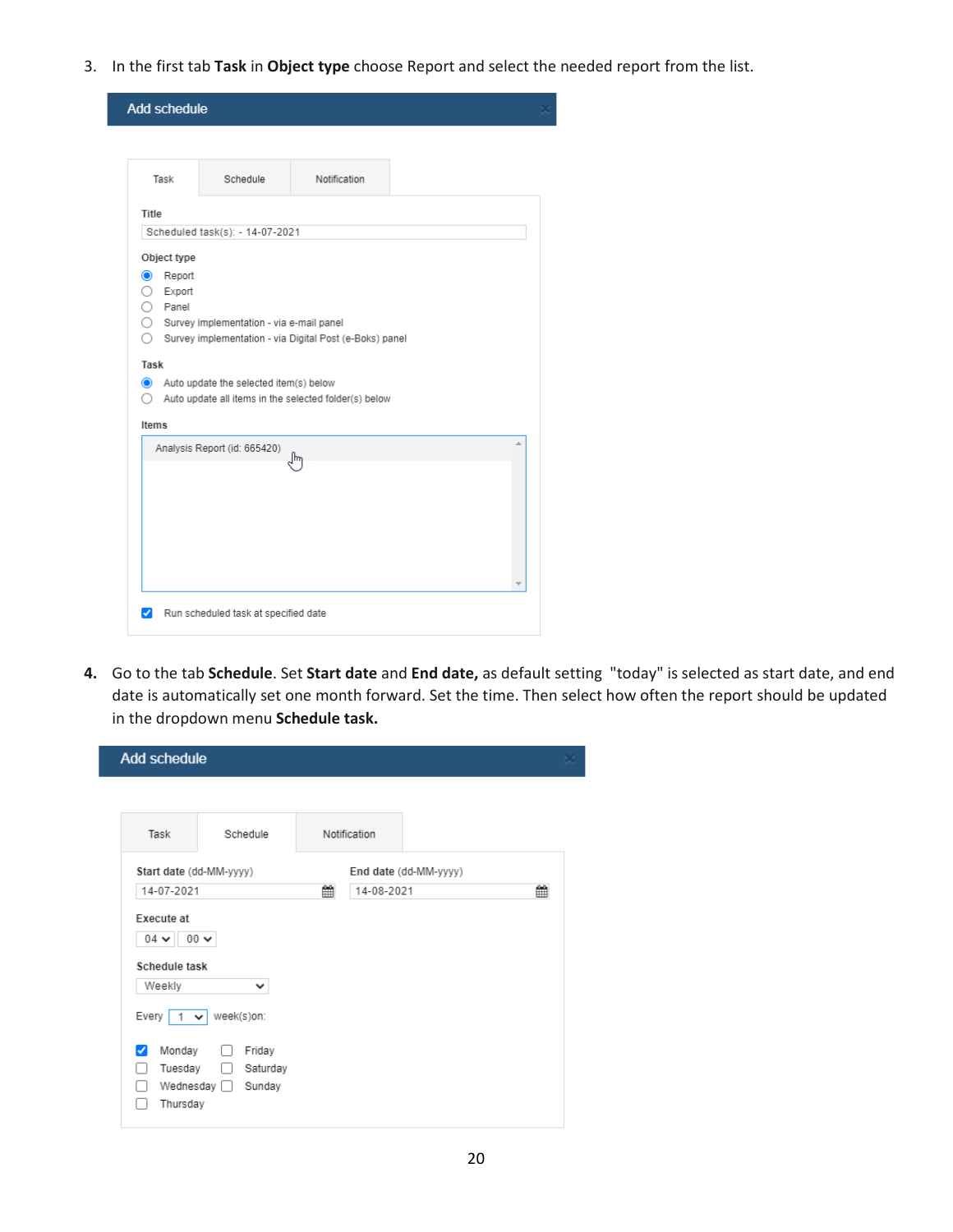**5.** In the tab **Notification** you can define mail text and recipients of the notification, when the report is updated. Note, if you don't change data in **Notification**, a default email will be sent to the account owner each time the report is updated.

| <b>Add schedule</b>  |                                                 |                                                                 |                                                                             |
|----------------------|-------------------------------------------------|-----------------------------------------------------------------|-----------------------------------------------------------------------------|
|                      |                                                 |                                                                 |                                                                             |
| Task                 | Schedule                                        | Notification                                                    |                                                                             |
| v                    | Send notification mail                          |                                                                 |                                                                             |
| Subject              |                                                 |                                                                 |                                                                             |
| [defgo] Report ready |                                                 |                                                                 |                                                                             |
|                      |                                                 | Sender email (e.g. your_name@your_company.com)                  |                                                                             |
| info@defgo.com       |                                                 |                                                                 |                                                                             |
|                      |                                                 |                                                                 |                                                                             |
| name@mail.com        |                                                 | E-mail to (if left empty an e-mail is sent to owner of account) |                                                                             |
|                      |                                                 |                                                                 |                                                                             |
| Mail text format     |                                                 |                                                                 |                                                                             |
| Plain text           |                                                 |                                                                 |                                                                             |
|                      | E-mail text (use [XXX] to perform substitution) |                                                                 |                                                                             |
| link: [link]         |                                                 |                                                                 | Your defgo report is generated with scheduled task and is available on this |
|                      |                                                 |                                                                 |                                                                             |
|                      |                                                 |                                                                 |                                                                             |
|                      |                                                 |                                                                 |                                                                             |
|                      |                                                 |                                                                 |                                                                             |
|                      |                                                 |                                                                 |                                                                             |
|                      |                                                 |                                                                 |                                                                             |

 $\ensuremath{\mathsf{Help}}\xspace$ 

 $\mathsf{OK}$  $Cancel$